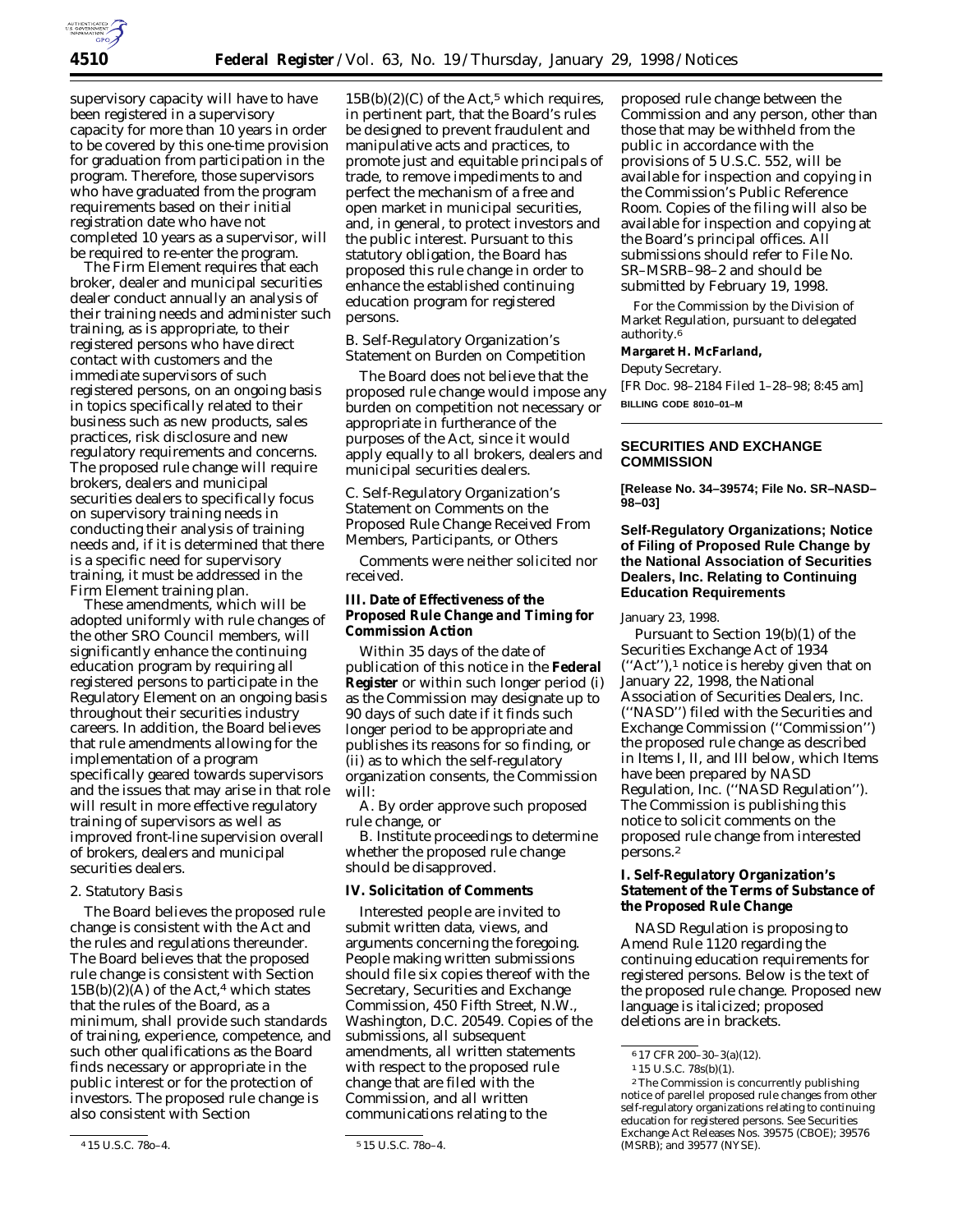# *1120. Continuing Education Requirements*

This Rule prescribes requirements regarding the continuing education of certain registered persons subsequent to their initial qualification and registration with the Association. The requirements shall consist of a Regulatory Element and a Firm Element as set forth below.

#### (a) Regulatory Element

*(1) Requirements:* No member shall permit any registered person to continue to, and no registered person shall continue to, perform duties as a registered person unless such person has complied with the requirements of paragraph (a) hereof.

(A) Each registered person shall complete the Regulatory Element on [three occasions, after] the occurrence of their second[, fifth and tenth] registration anniversary [dates] *date and every three years thereafter,* or as otherwise prescribed by the Association. On each [of three occasions] occasion, the Regulatory Element must be completed within [one hundred twenty] *120* days after the person's registration anniversary date. *A person's initial registration date shall establish the cycle of anniversary dates for purposes of this Rule.* The content of the Regulatory Element shall be [prescribed by the Association] *determined by the Association and shall be appropriate to either the registered representative or principal status of person subject to the Rule.*

(B) *Persons Exempted from the Rule—* [Registered persons] *Persons* who have been continuously registered for more than 10 years [as of the effective date of this Rule] *on July 1, 1998,* shall be exempt from participation in the Regulatory Element *programs for registered representatives,* provided such persons have not been subject *within the last ten years* to any disciplinary action [within the last 10 years] as enumerated in paragraph (a)(3). *A person who has been continuously registered as a principal for more than 10 years on July 1, 1998, shall be exempt from participation in the Regulatory Element programs for registered principals, provided such person has not been subject within the last ten years to any disciplinary action as enumerated in paragraph (a)(3).* In the event [of such disciplinary action,] *that* a [person] *registered representative or principal who was exempt from participation in Regulatory Element programs subsequently becomes the subject of a disciplinary action as enumerated in paragraph (a)(3), such*

*person shall* [will] be required to satisfy the requirements of the Regulatory Element [by participation for the period from the effective date of this Rule to 10 years after the occurrence of the disciplinary action] *as if the date of such disciplinary action is such person's initial registration date with the Association.*

(C) Persons who have been currently registered for 10 years or less as of [the effective date of this Rule] *July 1, 1998,* shall [initially] participate in the Regulatory Element within 120 days after the occurrence of the second[, fifth or tenth] registration anniversary date, *or every third year thereafter,* whichever anniversary date first applies[, and on the applicable registration anniversary date(s) thereafter. Such persons will have satisfied the requirements of the Regulatory Element after participation on the tenth registration anniversary].

[(D) All registered persons who have satisfied the requirements of the Regulatory Element shall be exempt from further participation in the Regulatory Element subject to re-entry into the program as set forth in paragraph (a)(3).]

*(2) Failure to Complete*—No change. *(3) Re-entry into Program:* Unless otherwise determined by the Association, a registered person will be required to re-enter the Regulatory Element and satisfy all of its requirements in the event such person:

(A)–(C) No change. Re-entry shall commence with initial participation within 120 days of the registered person becoming subject to the statutory disqualification, in the case of (A) above, or the disciplinary action becoming final, in the case of (B) and (C) above[, and on three additional occasions thereafter, at intervals of two, five and 10 years after re-entry, notwithstanding that such person has completed all or part of the program requirements based on length of time as a registered person or completion of ten years of participation in the program]. *The date of the disciplinary action shall be treated as such person's initial registration date with the Association.*

*(4) Reassociation in a Registered Capacity:* Any registered person who has terminated association with a member and who has, within two years of the date of termination, become reassociated in a registered capacity with a member shall participate in the Regulatory Element at such intervals [(two, five and 10 years)] that may apply (*second anniversary and every three years thereafter*) based on the initial registration anniversary date rather than based on the date of reassociation in a registered capacity.

*(5) Definition of Registered Person:* For purposes of this Rule, the term ''registered person'' means any person registered with the Association as a representative, principal, or assistant representative pursuant to the Rule 1020, 1030, 1040, and 1110 Series.

#### (b) Firm Element

*(1) Persons Subject to the Firm Element*—No change.

*(2) Standards for the Firm Element:* (A) Each member must maintain a continuing and current education program for its covered registered persons to enhance their securities knowledge, skill, and professionalism. At a minimum, each member shall at least annually evaluate and prioritize its training needs and develop a written training plan. The plan must take into consideration the member's size, organizational structure, and scope of business activities, as well as regulatory developments and the performance of covered registered persons in the Regulatory Element. *If a member's analysis establishes the need for supervisory training for persons with supervisory responsibilities, such training must be included in the member's training plan.*

(B) Minimum Standards for Training Programs—Programs used to implement a member's training plan must be appropriate for the business of the member and, at a minimum must cover the following matters concerning securities products, services, and strategies offered by the member:

(i) General investment features and associated risk factors;

(ii) Suitability and sales practice considerations; *and*

(iii) Applicable regulatory requirements.

(C) Administration of Continuing Education Program—A member must administer its continuing education programs in accordance with its annual evaluation and written plan and must maintain records documenting the content of the programs and completion of the programs by covered registered persons.

*(3) Participation in the Firm Element:* Covered registered persons included in a member's plan must take all appropriate and reasonable steps to participate in continuing education programs as required by the member.

*(4) Specific Training Requirements:* The Association may require a member, individually or as part of a larger group, to provide specific training to its covered registered persons in such areas as the Association deems appropriate. Such a requirement may stipulate the class of covered registered persons for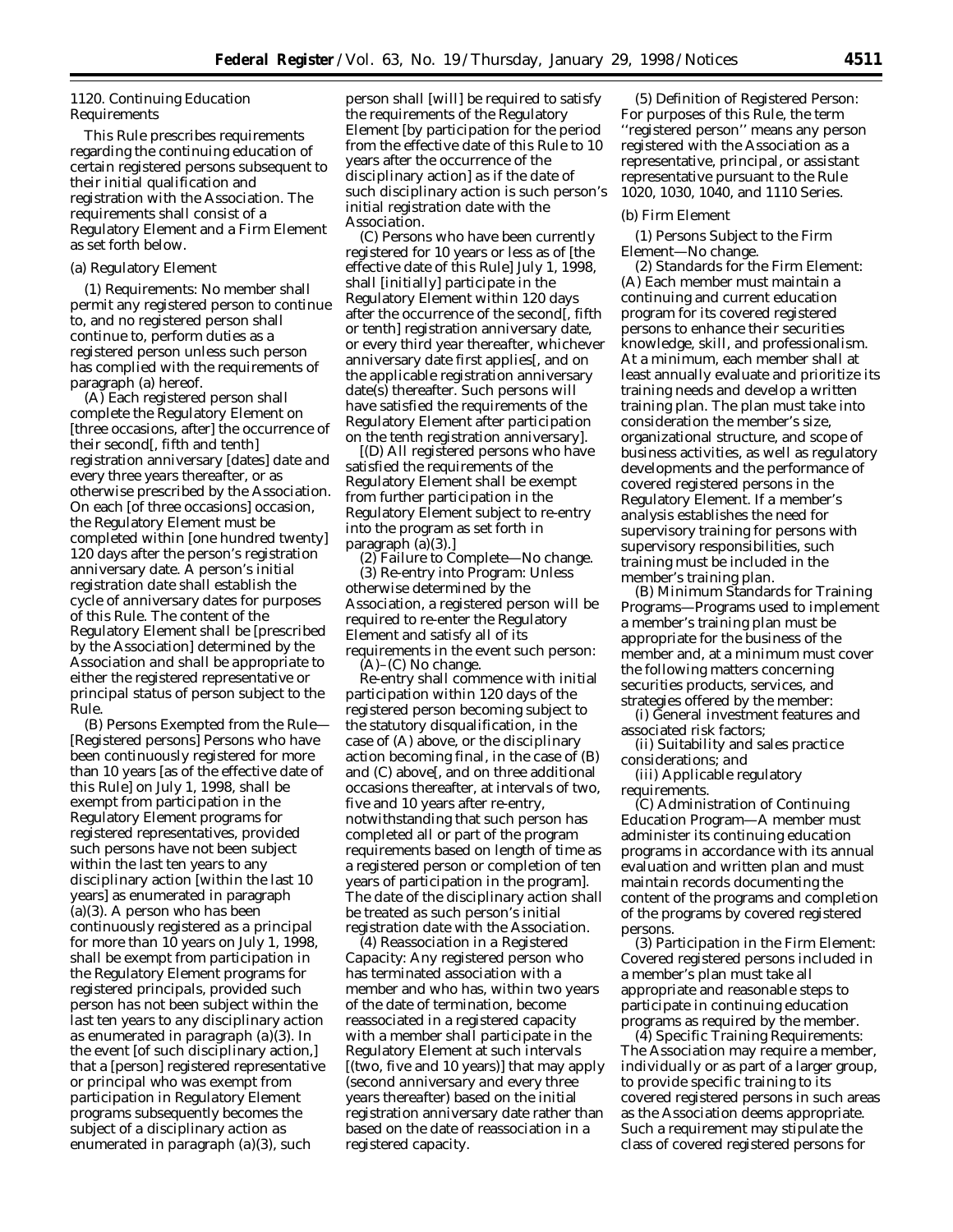which it is applicable, the time period in which the requirement must be satisfied, and, where appropriate, the actual training content.

# **II. Self-Regulatory Organization's Statement of the Purpose of, and Statutory Basis for, the Proposed Rule Change**

In its filing with the Commission, NASD Regulation included statements concerning the purpose of and basis for the proposed rule change and discussed any comments it received on the proposed rule change. The text of these statements may be examined at the places specified in Item IV below. NASD Regulation has prepared summaries, set forth in Sections A, B, and C below, of the most significant aspects of such statements.

# *A. Self-Regulatory Organization's Statement of the Purpose of, and Statutory Basis for, the Proposed Rule Change*

#### 1. Purpose

The purpose of the proposed rule change is to revise Rule 1120. Rule 1120 provides for a continuing education program for certain persons registered with the NASD. The program, which is uniform within the industry, consists of two parts, a Regulatory Element and a Firm Element. The Regulatory Element requires registered persons to participate in interactive computerbased training at specified intervals and encompasses regulatory and compliance issues, sales practice concerns, and business ethics. The Regulatory Element program applies generally to all registered persons and currently does not distinguish among registration types or categories. The existing program contains content common to registered representatives, supervisors, and other registration categories. The Securities Industry/Regulatory Council on Continuing Education 3 has recommended development of a new program component specifically for supervisors. In addition, it is contemplated that in the future, specific programs may be implemented for other

registration categories. The proposed amendments to Rule 1120 would allow for NASD Regulation to require new programs as appropriate with customized training for various registration categories, with the supervisor's program being the first initiative. For purposes of the proposed rule, all the principal registration categories under Rule 1022 would be included in the supervisory program.

The proposed amendments also address the time frames at which registered persons must participate in the Regulatory Element computer-based training. Rule 1120 currently requires all registered persons to complete the training on three occasions, *i.e.,* their second, fifth and tenth registration anniversaries. After a person is registered for more than ten years, he or she is graduated from the program and not required to participate further in the Regulatory Element. However, if at any time a registered person is subject to certain disciplinary actions enumerated in the Rule, then the registered person is required to re-enter the Regulatory Element program. The Council has recommended that these requirements be revised to require ongoing participation in the program by registered persons. In accordance with that recommendation, the proposed amendments to Rule 1120 would require participation in the Regulatory Element throughout a registered persons's career, specifically, on the second registration anniversary and *every* three years thereafter, with no graduation from the program.

Proposed Rule 1120 would allow a one-time exemption for persons currently graduated from the program by providing that those persons who have been registered for more than ten years as of the effective date of the proposed rule, and who have not been the subject of a disciplinary action enumerated in the Rule during the past ten years, would continue to be excluded from required ongoing participation in the Regulatory Element. Persons registered in a supervisory capacity would have to have been registered in a supervisory capacity for more than 10 years in order to be covered by this one-time provision for graduation from participation in the program. Therefore, those supervisors who have graduated from the program requirements based on their initial registration date but who have not completed 10 years as a supervisor would be required to re-enter the program.

The Firm Element requires that each member conduct annually an analysis of their training needs and administer such

training, as is appropriate, to their registered persons who have direct contact with customers and the immediate supervisors of such registered persons, on an ongoing basis. Topics must be specifically related to their business, such as new products, sales practices, risk disclosure, and new regulatory requirements and concerns. The proposed amendments to Rule 1120 would require members to focus specifically on supervisory training needs in conducting their analysis of training needs, and if it is determined that there is a specific need for supervisory training, it must be addressed in the Firm Element training plan.

These amendments, which would be adopted uniformly with rule changes of the other SRO Council members, would significantly enhance the continuing education program by requiring all registered persons to participate in the Regulatory Element on an ongoing basis throughout their securities industry careers. In addition, NASD Regulation believes that the proposed rule allowing for the implementation of a program specifically geared towards supervisory and the issues that may arise in that role would result in more effective regulatory training of supervisors as well as improved overall supervision of members.

NASD Regulation proposes to make the rule change effective on July 1, 1998.

## 2. Statutory Basis

NASD Regulation believes the proposed rule change is consistent with the Act and the rules and regulations thereunder applicable to the NASD, and in particular, Section 15A(g)(3).4 Under that Section, it is the NASD's responsibility to prescribe standards of training, experience, and competence for persons associated with NASD members. Pursuant to this statutory obligation, NASD Regulation has proposed this rule change in order to enhance the established continuing education program for registered persons.

The proposed rule change also is consistent with Section 15A(b)(6) of the Act,<sup>5</sup> which requires, among other things, that the rules of a registered securities association be designed to promote just and equitable principles of trade, to remove impediments to and perfect the mechanism of a free and open market and a national market system, and, in general, to protect investors and the public interest.

<sup>3</sup>The Securities Industry/Regulatory Council on Continuing Education was created in November 1993 and comprises six self-regulatory organizations (''SROs'') and 13 broker-dealers to represent the interests and needs of a wide crosssection of the industry. The SROs include the American Stock Exchange; the Chicago Board Options Exchange, Incorporated; the Municipal Securities Rulemaking Board; the National Association of Securities Dealers Inc.; the New York Stock Exchange, Inc.; and the Philadelphia Stock Exchange. In addition, the Commission and the North American Securities Administrators Association have each assigned liaisons to the Council.

<sup>4</sup> 15 U.S.C. 78*o*–3(g)(3).

<sup>5</sup> 15 U.S.C. 78*o*–3(b)(6).